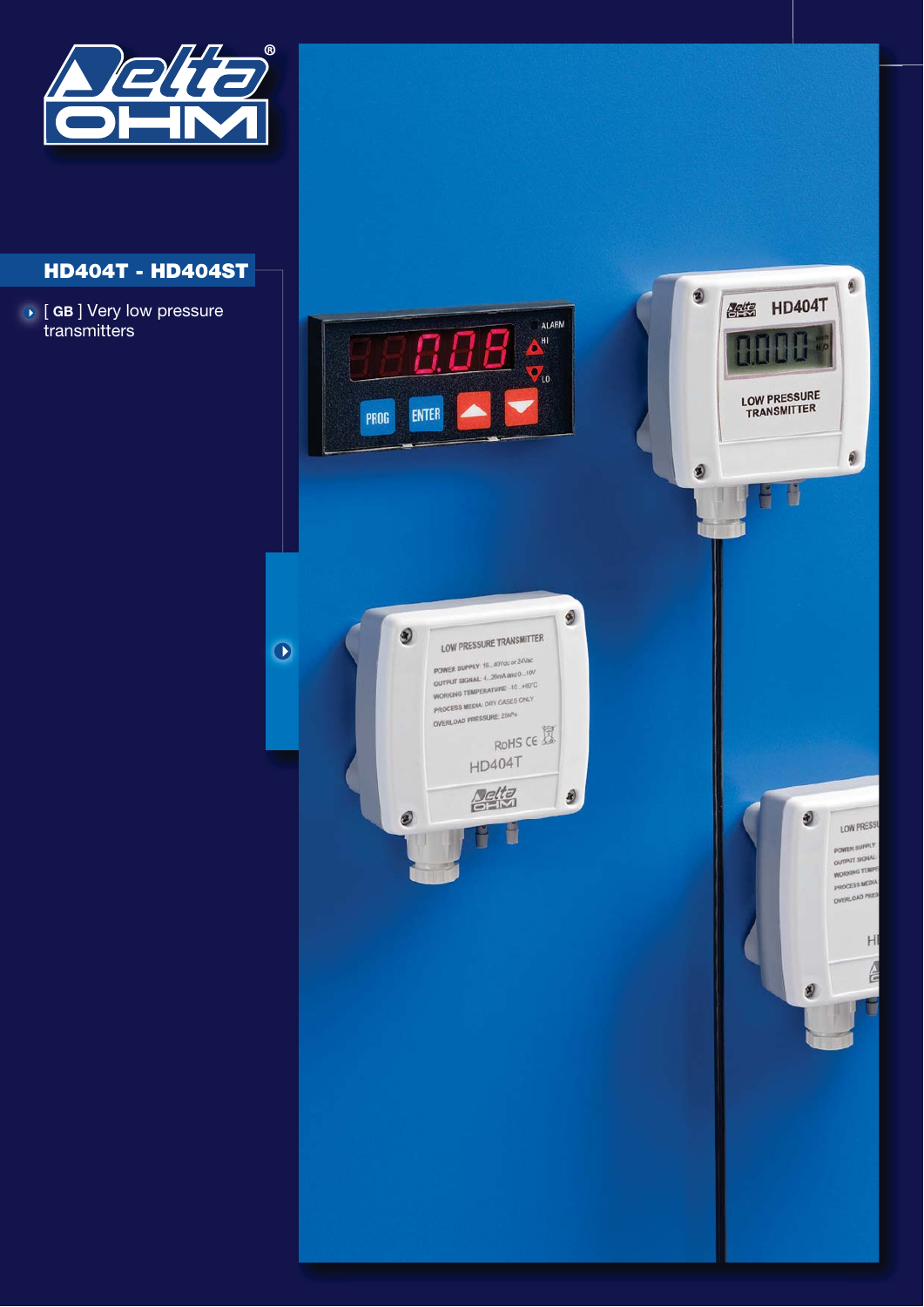# **[ GB ] [ GB ] HD404T - HD404ST**

#### **Very low pressure transmitters**



**Technical common features @ 20°c**

The series of HD404T transmitters is able to measure relative pressures with reference to the atmosphere or differential in the range:

• from 50 to 1000 Pa (from 0.2"  $H_2O$  to 4"  $H_2O$ ) for the versions with analog output;

• 250 Pa / 1000 Pa / 100 mbar for the versions with RS485 Modbus-RTU output.

HD404T transmitters use a silicon "micro-machined" type sensor compensated in temperature that has an excellent linearity, repeatability and stability over time.

The output signal from the sensor is amplified and converted, depending on the model, into a standard current analog output (4-20 mA) and a voltage analog output (0-10 V), or into a digital RS485 Modbus-RTU output, which, then, can be transmitted over long distances with a high immunity to noise.

In the models with analog output it is possible to choose, via a dip switch, between two measurement ranges in order to select the optimal scale for each application.

Usually the low pressure transmitters are susceptible to the guidance by which they are mounted. In HD404T series there is available a special auto-zero circuit, which periodically equalize the differential pressure at the input sensor and corrects the offset; the transmitters, provided with this circuit, are insensitive to the mounting position. In addition, the circuit compensates auto-zero aging and the deviation of the zero of the sensor to temperature changes: virtually eliminates maintenance.

It's available the (L) "display" option, in which the pressure is visualized on a display with 4 digits in the selected measurement unit.

The (SR) "square root" is especially useful if the transmitter is connected to a Pitot or Darcy tube, as the output is directly proportional to the speed of airflow. The SR version with L option also allows to display, in addition to the pressure measured, the speed of airflow calculated. The SR version is configurable by the user by connecting the transmitter to a PC and sending serial commands via a standard communication software. It is possible to set the coefficient of the Pitot or Darcy tube used and the parameters for the calculation of the speed (airflow temperature, barometric pressure, differential static pressure in the duct). In the models with analog output it is possible to set the speed unit of measurement (m/s or ft/s) and the speed full scale for the analog output. In the models with RS485 Modbus-RTU output it is possible to read the measures in different units of measurement.

The transmitters are ready to use and are supplied calibrated by the manufacturer.

Typical applications for HD404T series are clean room monitoring, filters' control, flow measures (matched with the Pitot tube), the air conditioning control and the ventilation one.

| Sensor                 | Piezoresistive                                                                                                                                                                                                                                                                                                                                                                                           |
|------------------------|----------------------------------------------------------------------------------------------------------------------------------------------------------------------------------------------------------------------------------------------------------------------------------------------------------------------------------------------------------------------------------------------------------|
| Measurement range      | Models with analog output: from $050$ Pa $(00.2"$ H <sub>2</sub> O) to $01000$ Pa $(04"$ H <sub>2</sub> O) relative and differential (see table 6)<br>Models with RS485 Modbus-RTU output: $\pm 250$ Pa, $\pm 1000$ Pa, $\pm 100$ mbar (see table)<br>For the SR models, the speed measurement ranges depend on the tube constant, the temperature and the pressure (see table 7 and<br>figures 8 and 9) |
| Output signal          | Models with analog output: $010$ Vdc (R <sub>1</sub> > 10 kΩ) and $420$ mA (R <sub>1</sub> < 500 Ω @ 24 Vdc)<br>Models with digital output: RS485 Modbus-RTU                                                                                                                                                                                                                                             |
| Accuracy               | It depends on the model (see table 6)                                                                                                                                                                                                                                                                                                                                                                    |
| Response time          | Models with analog output and dip-switch set to FAST:<br>0.125 s in pressure mode<br>1 s in speed mode<br>Models with analog output and dip-switch set to LOW:<br>default 2 s, can be changed to 1 s or 4 s with a serial command<br>Models with RS485 Modbus-RTU output:<br>default 2 s, can be changed to 0.125 s, 1 s or 4 s with a serial command                                                    |
| Over-pressure limit    | 50 kPa                                                                                                                                                                                                                                                                                                                                                                                                   |
| Compatible media       | Only air and non-aggressive gases                                                                                                                                                                                                                                                                                                                                                                        |
| Power supply           | Models with analog output: 24 Vac $\pm$ 10% or 1840 Vdc<br>Models with RS485 Modbus-RTU output: 1230 Vdc                                                                                                                                                                                                                                                                                                 |
| Absorption             | Models with analog output: $<$ 1 W $\odot$ 24 Vdc<br>Models with RS485 Modbus-RTU output: < 100 mW @ 12 Vdc                                                                                                                                                                                                                                                                                              |
| Pressure fit           | With Ø 5 mm flexible tube                                                                                                                                                                                                                                                                                                                                                                                |
| Electrical connections | Terminal board with screws, max $1.5$ mm <sup>2</sup> , PG9 cable gland for input cable                                                                                                                                                                                                                                                                                                                  |
| Working conditions     | -10+60 °C (-5+50 °C for models with auto-zero AZ), 095% RH                                                                                                                                                                                                                                                                                                                                               |
| Storage temperature    | $-20+70$ °C                                                                                                                                                                                                                                                                                                                                                                                              |
| Case sizes             | 80 x 84 x 44 mm                                                                                                                                                                                                                                                                                                                                                                                          |
| Degree of protection   | <b>IP67</b>                                                                                                                                                                                                                                                                                                                                                                                              |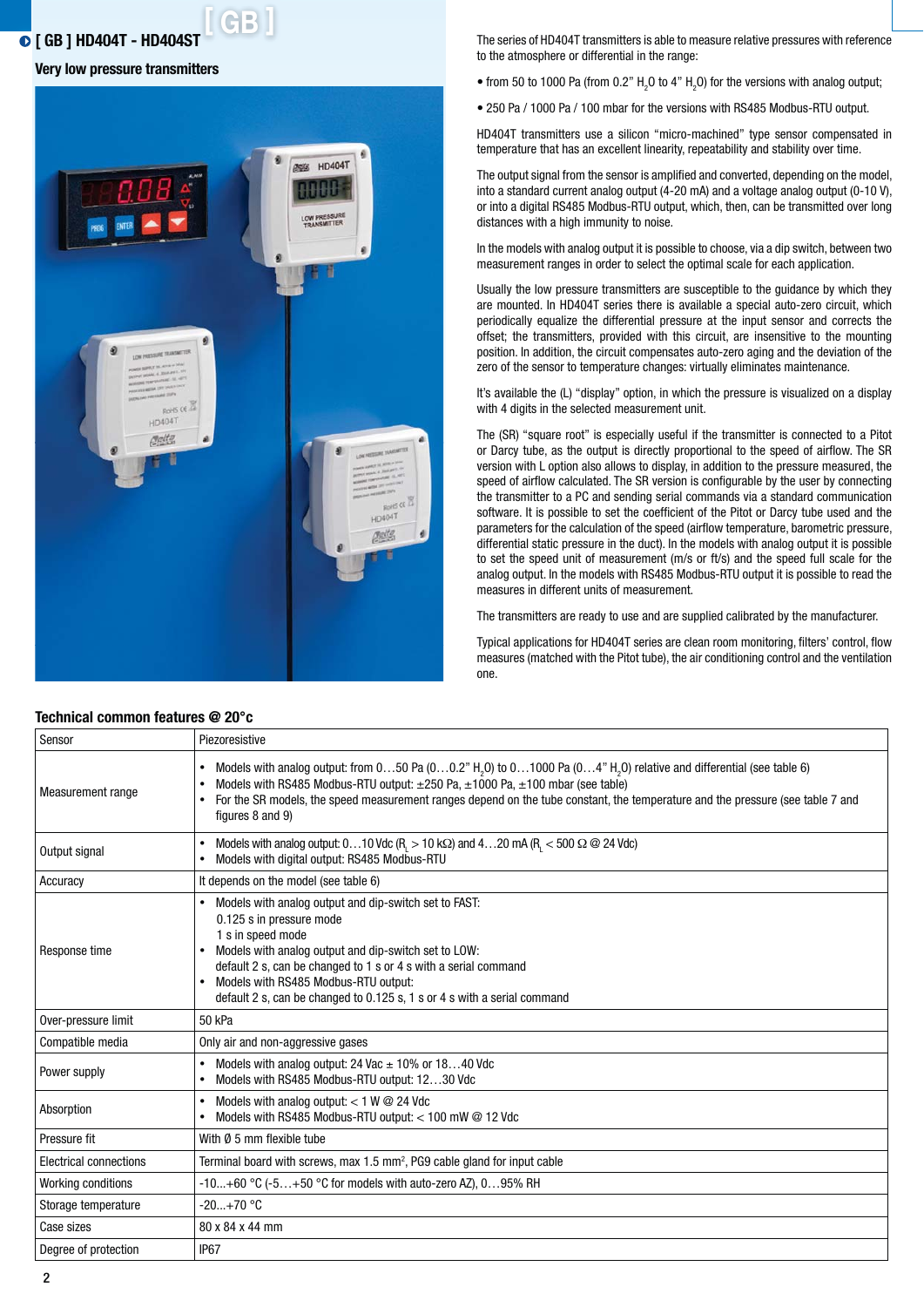

**Fig. 1: transmitter with SR option connected to a Pitot tube**

# **Installation**

In all the models, the sensor and the electronic are contained in a sturdy plastic case with an IP67 protection degree. Opening the lid are available 3 mm diameter holes that let you set the base of the transmitter directly to a panel or a wall.



**Fig. 2: dimensions (mm)**



**Fig. 3: fixing holes (dimensions in mm)**

HD404T can be mounted in any position, but typically on a vertical wall with the pressure inlets facing downwards. The gap from zero due to the mounting position can be compensated by using CAL ZERO button. The procedure to follow for manual calibration of zero is the following one:

- Make sure that the transmitter is powered by at least 1 hour;
- $\bullet$  Disconnect both tubes from the  $+$  and  $-$  pressure inlets;
- Press CAL ZERO button until the red LED starts to flash;
- $\bullet$  When the red led turns off, the zero procedure is completed and you can reconnect the tubes to pressure fits.

We suggest you to perform the auto-zero procedure at least once a year under normal working conditions.

In models with auto-zero circuit (AZ option), this procedure is regularly performed every hour without disconnecting the hoses from pressure taps. During the reset, which takes about 4 seconds, the analogical outputs and the display will remain frozen at the measured value. Models with auto-zero have virtually no need for maintenance.



**Models with analog output**



**Models with RS485 output**

#### **Fig. 4: CAL ZERO button and configuration dip-switches**

In the models with RS485 output and AZ option, the auto-zero interval can be set via the ZF serial command.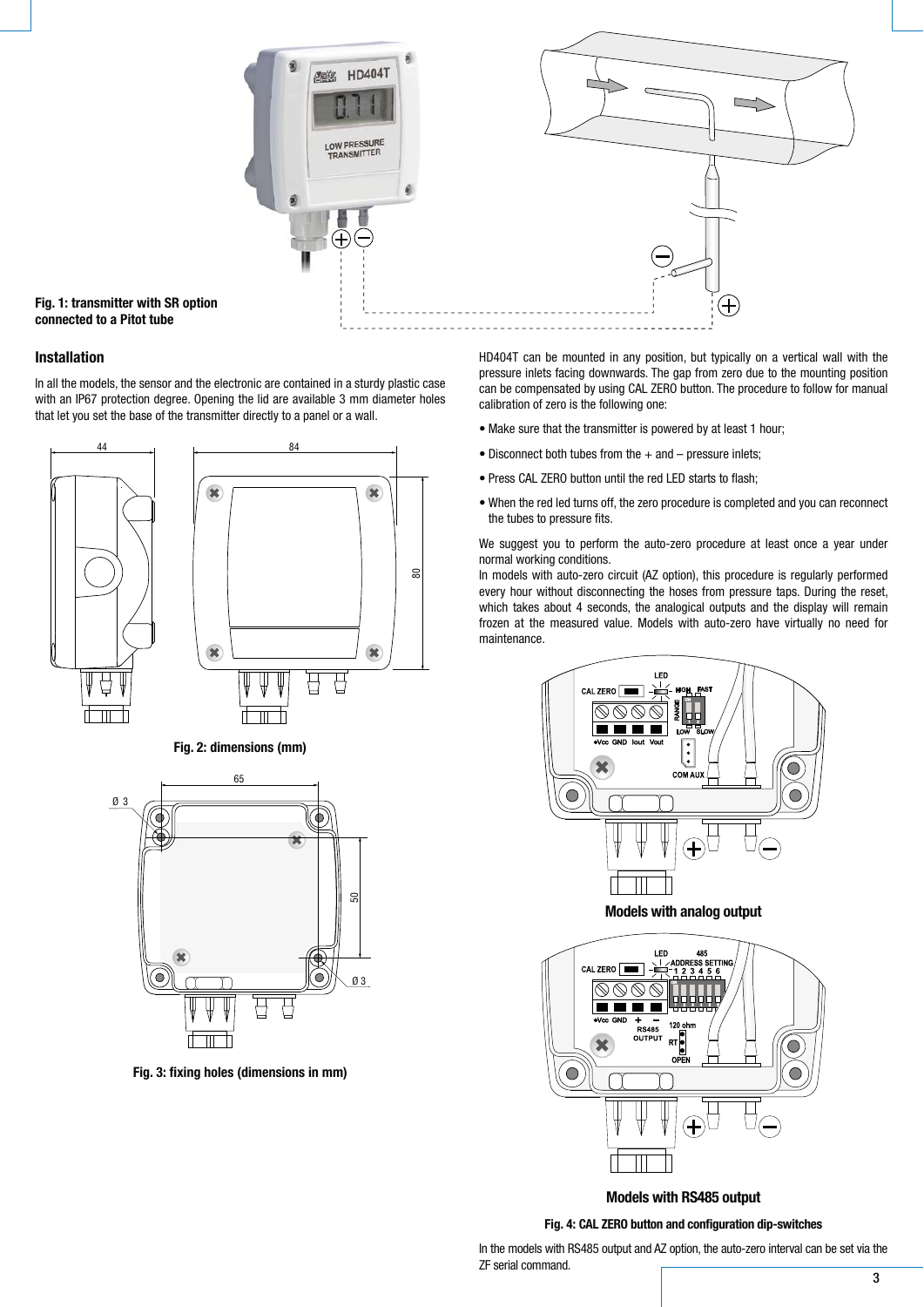

**Fig. 5: current analog output**



**Fig. 6: voltage analog output**

#### **Configuration**

#### **Setting the output range in the models with analog output**

The RANGE dip-switch allows you to choose one of this output ranges: with LOW you choose the low range, with HIGH the extended range.

#### **RS485 Modbus address** (models HD404ST…)

Each transmitter of the network is univocally identified by an address between 1 and **247**. **Transmitters having the same address shall not be present in the network**. The transmitter Modbus address is equal to the sum of the value set with the dip-switches 2...6 (value settable from 0 to 31) and the value set with the serial command WA (value settable from 1 to 216, default  $= 1$ , see the section "Setting the parameters in the models with RS485 Modbus RTU-output").

By setting a dip-switch to ON (upwards), the following values are added to the address:

|     |    | Dip-switch   Dip-switch | Dip-switch   Dip-switch   Dip-switch |  |
|-----|----|-------------------------|--------------------------------------|--|
| ON  | 16 |                         |                                      |  |
| 0FF |    |                         |                                      |  |

Example: if the dip-switches 2 and 4 are set to ON, and the dip-switches 3,5 and 6 are set to OFF, the value set with the dip-switches is 16+4=20. If the value set with the serial command WA is 1 (default value), the transmitter Modbus address is 20+1=**21**.

The dip-switches can be set even if the transmitter is powered, and the change is effective immediately.



#### **Fig. 7: RS485 connection**

In the RS485 connection, the instruments are connected in a sequence through a shielded cable with twisted pair for signals and a third wire for the common. Line termination must be set at the two network ends.

The maximum number of devices that can be connected to the RS485 line (Bus) depends on the load characteristics of the devices to be connected. The RS485 standard requires that the total load does not exceed 32 unit loads. The load of an HD404ST… transmitter is equal to ¼ of unit load. If the total load is greater than 32 unit loads, divide the network into segments and add a signal repeater between a segment and the successive one. Line termination should be applied at both ends of each segment.

The instrument has a built-in line termination that can be connected or removed through a short jumper placed next to the terminal block. If the instrument is the last or the first device of a network group, connect the termination placing the short jumper between the "RT" and "120 ohm" indications. If the instrument is not at the end of a network group, remove the termination placing the short jumper between the "RT" and "OPEN" indications.

The cable shield must be connected to both line ends. The cable should have the following features:

- Characteristic impedance: 120 ohm
- Capacity: less than 50pF/m
- Resistance: less than 100 ohm/km
- $\bullet$  Gauge: 0,22 mm<sup>2</sup> (AWG24) at least

The cable maximum length depends on baud rate and cable characteristics. Typically, the maximum length is 1200 m. The data line must be kept separated from any power lines in order to prevent interferences on the transmitted signal.

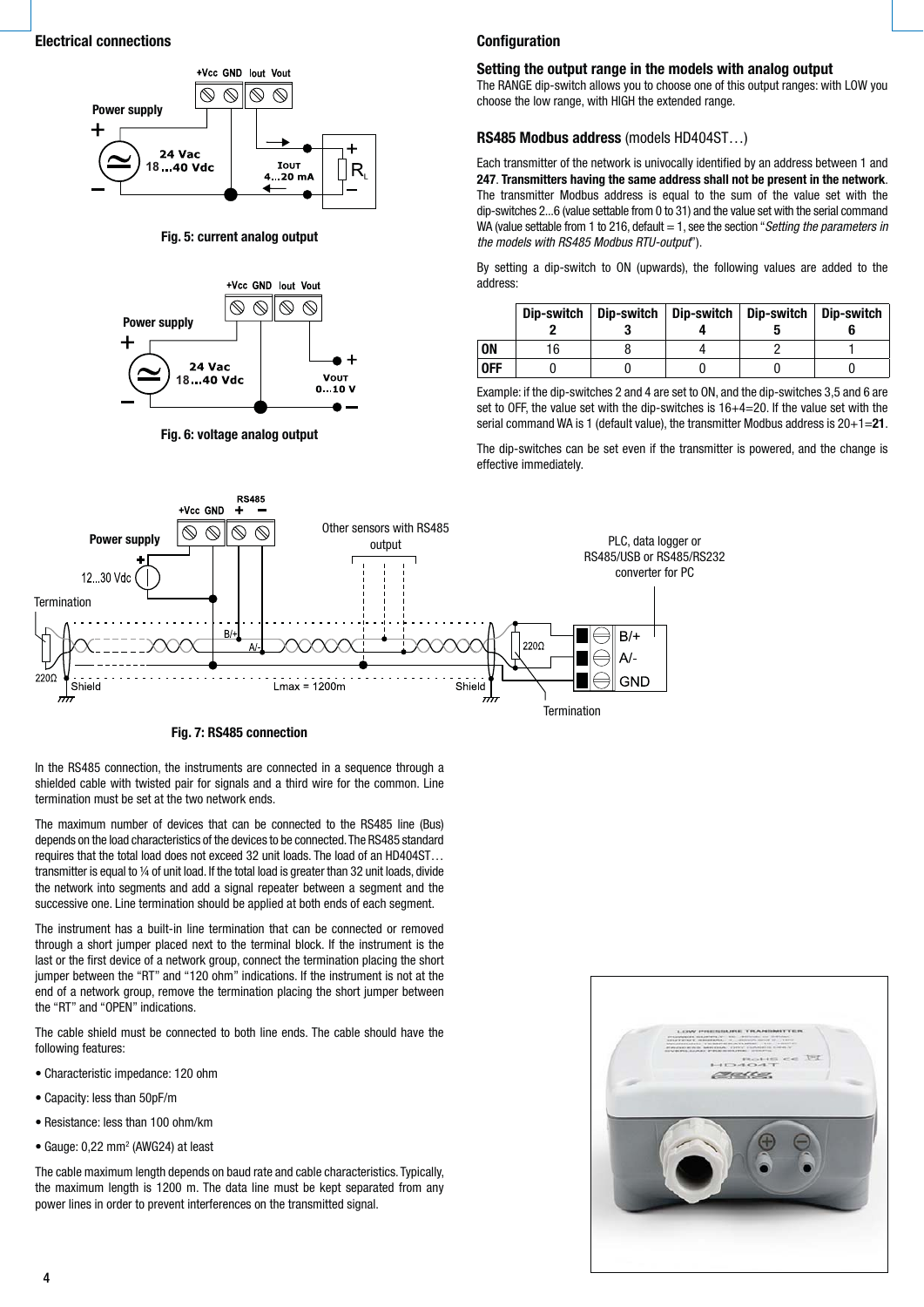# **Response time setting**

In the models with analog output, the FAST / SLOW dip-switch lets you choose the response time of the transmitter: in FAST position the response time is 0.125 s in pressure measurement mode and about 1 s in speed measurement mode, while in SLOW position the response time is selectable to 1, 2 or 4 s by means of the S1, S2 or S4 serial commands respectively. SLOW position is recommended if there are conditions of turbulence or disruption of air flow.

In the models with RS485 output, the response time is selectable to 0.125 s, 1 s, 2 s or 4 s by means of the AVG0, AVG1, AVG2 or AVG4 serial commands respectively.

# **Setting the parameters in the models with analog output**

The transmitters are preset by the factory. To change the settings, proceed as follows:

- - Connect the transmitter COM AUX serial output to the PC RS232 (through the **RS27** cable) or USB (through the **CP27** cable) port. If the CP27 cable is used, install in the PC the related USB drivers.
- -In the PC, run a serial communication software (e.g. Hyperterminal), set the baud rate to 115200 and the communication parameters to 8N2.
- - To change the display configuration or the operating mode (commands O3E, O3D, O4E, O4D, O5E, O5D, O6E, O6D, O7E, O7D, O8E, O8D) it is necessary to send the **CAL START** command to enter the configuration mode. It is not necessary to send the CAL START command to change the parameters related to the speed measurement (tube coefficient, temperature, pressure, full scale for the analog output).
- - Send the commands given in table 1 to set or read the configuration parameters of the transmitter (the commands that affect the speed or the flow have effect only in the versions with SR option).

| <b>Command</b>    | <b>Reply</b>         | <b>Description</b>                                                                                                                     |
|-------------------|----------------------|----------------------------------------------------------------------------------------------------------------------------------------|
| Sn                | &n sec               | Set the response time of index n for the analog outputs<br>$n=1 \Rightarrow 1 s$<br>$n=2 \Rightarrow 2s$<br>$n=4 \Rightarrow 4 s$      |
| S?                | n sec                | Reads the response time set for the analog outputs                                                                                     |
| 03E               | &                    | Shows alternately speed (or flow) and pressure on<br>display                                                                           |
| 03D               | &                    | Disables the alternating display of speed (or flow) and<br>pressure                                                                    |
| 04E               | &                    | Automatic change of speed resolution on display<br>$(0,1 \Leftrightarrow 0,01)$ depending on the measured value (see<br>note 1)        |
| 04D               | &                    | Fixed centesimal speed resolution on display (see note 1)                                                                              |
| 05E               | &                    | Sets ft/s as speed unit of measurement on display<br>Note: the symbol ft/s does not appear on display                                  |
| 05D               | &                    | Sets m/s as speed unit of measurement on display<br>(default)                                                                          |
| 06E               | Model<br>description | Enables "Debimo" sensor                                                                                                                |
| 06D               | Model<br>description | Enables Pitot or Darcy sensor (default)                                                                                                |
| 07E               | Model<br>description | Enables flow mode                                                                                                                      |
| 07D               | Model<br>description | Enables speed mode (default)                                                                                                           |
| 08E               | Model<br>description | Sets m <sup>3</sup> /min as flow unit of measurement                                                                                   |
| 08D               | Model<br>description | Sets L/s as flow unit of measurement                                                                                                   |
| $CK \, n.n$       | &                    | Sets the Pitot or Darcy tube coefficient to the value n.n<br>The value must be between 0.6 and 1.2 (default $= 1$ )                    |
| RK                | $n$ .nnnnnl          | Reads the value of the Pitot or Darcy tube coefficient<br>set in the transmitter                                                       |
| $D$ nnnn          | $nnnn$ mmg $ $       | Sets and reads the duct section in mm <sup>2</sup>                                                                                     |
| CD <sub>n.n</sub> | &                    | Sets the "Debimo" blades coefficient to the value n.n<br>$(default=0.8)$                                                               |
| CB nnnn.<br>nn    | &                    | Sets the barometric pressure to the value nnnn.nn<br>mbar<br>The value must be between 500 and 1500 mbar<br>$(detault = 1013.25 mbar)$ |

**TAB. 1: serial commands** (models with analog output)

| <b>Command</b> | <b>Reply</b> | <b>Description</b>                                                                                                                                                                                                                                                                             |
|----------------|--------------|------------------------------------------------------------------------------------------------------------------------------------------------------------------------------------------------------------------------------------------------------------------------------------------------|
| <b>RB</b>      | nnnn.nnnl    | Reads the value of the barometric pressure in mbar set<br>in the transmitter                                                                                                                                                                                                                   |
| CTn            | &            | Sets the airflow temperature in tenths of $\degree$ C (default =<br>160 $\Leftrightarrow$ 16.0 °C)<br>The value must be between -999 ( $\Rightarrow$ -99.9 °C) and<br>$2000 \implies 200.0 \text{ °C}$                                                                                         |
| <b>RT</b>      | n            | Reads the value of the temperature, in tenths of $\mathrm{^{\circ}C}$ , set<br>in the transmitter                                                                                                                                                                                              |
| $CP$ nnnn      | &            | Sets the differential static pressure (see note 2) in mbar<br>$(detault = 0)$                                                                                                                                                                                                                  |
| <b>RP</b>      | nnnn         | Reads the value of the differential static pressure set in<br>the transmitter                                                                                                                                                                                                                  |
| CS nnnn        | &            | In speed mode, sets the full scale speed, in hundredths<br>of m/s, for the analog output<br>$\theta$ (default = see table). The max settable value is 10000<br>$(\Rightarrow 100.00 \text{ m/s})$<br>In flow mode, sets the full scale flow in L/s or m <sup>3</sup> /min                      |
| <b>RS</b>      | nn.nnl       | In speed mode, reads the speed full scale value, in m/s,<br>for the analog output<br>In flow mode, reads the flow full scale value, in L/s or<br>m <sup>3</sup> /min, for the analog output                                                                                                    |
| <b>SV</b>      | nn.nnl       | In speed mode, prints the max measurable speed as<br>a function of the transmitter full scale pressure and<br>values set for the parameters. The value is in the speed<br>unit of measurement set in the transmitter.<br>In flow mode, prints the max measurable flow in L/s or<br>$m^3/m$ in. |

# **Setting the parameters in the models with RS485 Modbus-RTU output**

The transmitters are preset by the factory. To change the settings, proceed as follows:

- - Connect the transmitter RS485 output to the PC RS232 (through a RS485/ RS232 converter) or USB (through a RS485/USB converter, for example the **RS48** cable) port. If a RS485/USB converter is used, install in the PC the related USB drivers.
- - To enable the configuration mode, set the **dip-switch 1** (the one closest to the terminal block) to **ON** (upwards), then power the transmitter.

Note: the dip-switch 1 can be changed from OFF to ON even when the instrument is powered; in this case it is however necessary, after setting the dip-switch to ON, to press briefly (less than 0.5 seconds) the CAL ZERO button to enable the configuration mode (the transmitter model information appears on display, if present). Alternatively, power cycle the transmitter.

- - In the PC, run a serial communication software (e.g. Hyperterminal), set the baud rate to 57600 and the communication parameters to 8N1.
- - Send the **CAL START** command (the command is required to change the configuratrion; to read the value of the parameters, the command is not required).
- - Send the commands given in table 2 to set or read the configuration parameters of the transmitter (the commands that affect the speed or the flow have effect only in the versions with SR option).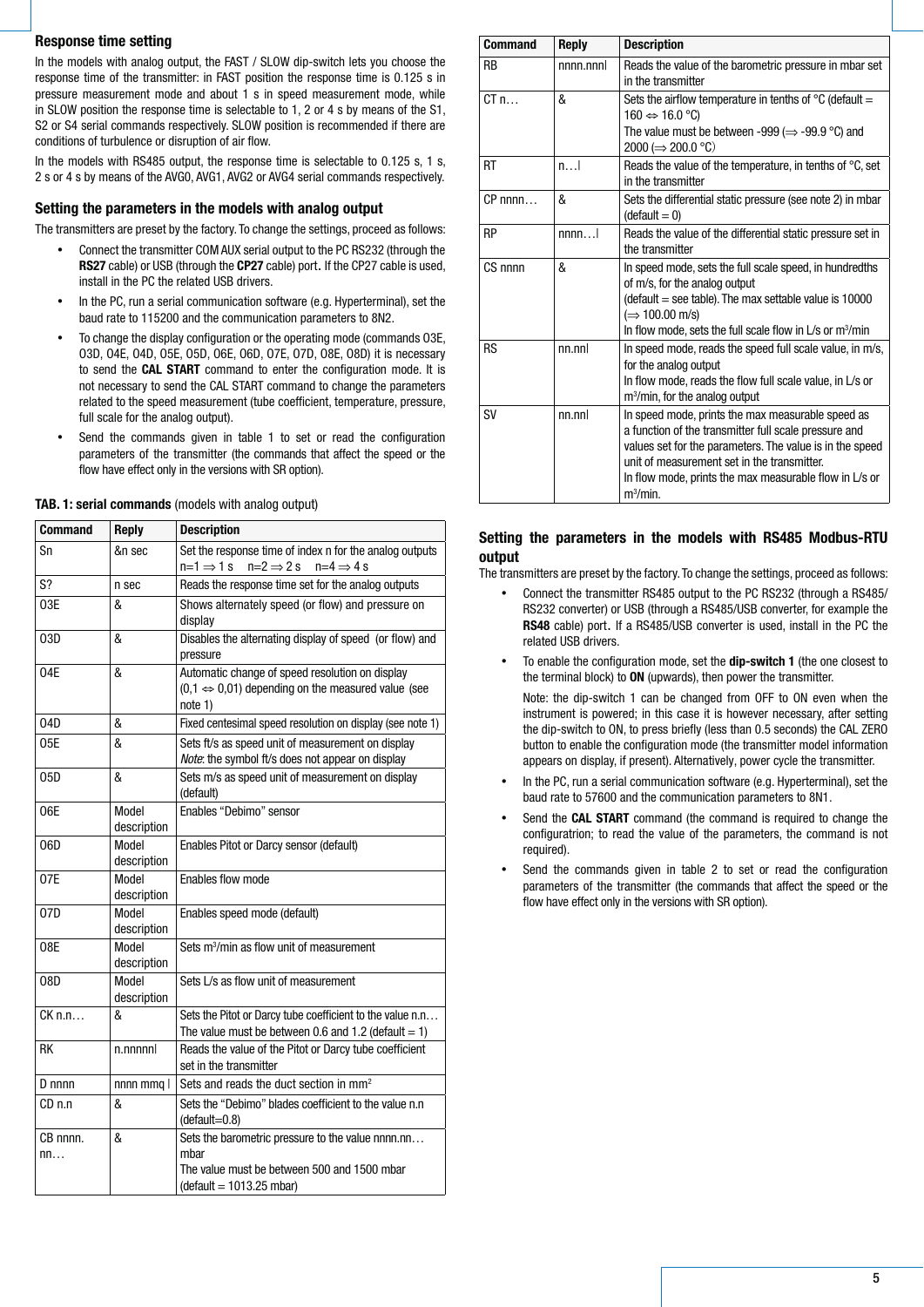#### **TAB. 2: serial commands** (models with RS485 Modbus-RTU output)

| <b>Command</b>           | <b>Description</b>                                                                                                                                                                |  |  |  |
|--------------------------|-----------------------------------------------------------------------------------------------------------------------------------------------------------------------------------|--|--|--|
| <b>AVGn</b>              | Set the response time of index n for the measurement                                                                                                                              |  |  |  |
|                          | $n=0 \Rightarrow 0.125 s$<br>$n=1 \Rightarrow 1 s$ $n=2 \Rightarrow 2 s$ $n=4 \Rightarrow 4 s$                                                                                    |  |  |  |
| AVG?                     | Reads the response time set for the measurement                                                                                                                                   |  |  |  |
| DU <sub>0</sub>          | Shows pressure in Pa on display                                                                                                                                                   |  |  |  |
| <b>DUF</b>               | Shows flow in I/min on display (only in the versions with SR option)                                                                                                              |  |  |  |
| <b>DUV</b>               | Shows speed in m/s on display (only in the versions with SR option)                                                                                                               |  |  |  |
| OPT3E                    | Shows alternately speed (or flow) and pressure on display                                                                                                                         |  |  |  |
| OPT3D                    | Disables the alternating display of speed (or flow) and pressure                                                                                                                  |  |  |  |
| OPT4E                    | Automatic change of speed resolution on display $(0,1 \Leftrightarrow 0,01)$<br>depending on the measured value (see note 1)                                                      |  |  |  |
| OPT4D                    | Fixed centesimal speed resolution on display (see note 1)                                                                                                                         |  |  |  |
| OPT6E                    | Enables "Debimo" sensor                                                                                                                                                           |  |  |  |
| OPT6D                    | Enables Pitot sensor (default)                                                                                                                                                    |  |  |  |
| WK n.n                   | Sets the Pitot or Darcy tube coefficient to the value n.n<br>The value must be between 0.6 and 1.2 (default $= 1$ )                                                               |  |  |  |
| RK                       | Reads the value of the Pitot or Darcy tube coefficient set in the transmitter                                                                                                     |  |  |  |
| $WD \n  n.n$             | Sets the "Debimo" sensor coefficient to the value n.n<br>The value must be between 0.6 and 1.2 (default = 1)                                                                      |  |  |  |
| RD                       | Reads the value of the "Debimo" sensor coefficient set in the transmitter<br>Sets the duct section in mm <sup>2</sup>                                                             |  |  |  |
| WS nnnn                  |                                                                                                                                                                                   |  |  |  |
| RS                       | Reads the duct section in mm <sup>2</sup>                                                                                                                                         |  |  |  |
| WB nnnn.<br>nn           | Sets the barometric pressure to the value nnnn.nn hPa<br>The value must be between 100 and 2000 hPa (default = 1013.25 hPa)                                                       |  |  |  |
| RB                       | Reads the value of the barometric pressure in hPa set in the transmitter                                                                                                          |  |  |  |
| WT nn.n                  | Sets the airflow temperature in °C<br>The value must be between -20.0 $\degree$ C and +60.0 $\degree$ C                                                                           |  |  |  |
| RT                       | Reads the value of the temperature in $\degree$ C set in the transmitter                                                                                                          |  |  |  |
| $WP$ nnnn                | Sets the differential static pressure (see note 2) in Pa (default $= 0$ )                                                                                                         |  |  |  |
| RP                       | Reads the value of the differential static pressure set in the transmitter                                                                                                        |  |  |  |
| Auto-zero                |                                                                                                                                                                                   |  |  |  |
| ZFn                      | Sets the auto-zero interval of index n (only in the versions with AZ<br>option)<br>$n=0 \Rightarrow$ disabled<br>$n=1 \Rightarrow 5 \text{ min}$<br>$n=2 \implies 10 \text{ min}$ |  |  |  |
|                          | $n=3 \implies 20$ min<br>$n=4 \Rightarrow 30 \text{ min}$<br>$n=5 \Rightarrow 60$ min                                                                                             |  |  |  |
|                          | Default = $60$ min                                                                                                                                                                |  |  |  |
| ZF?                      | Reads the auto-zero interval set (only in the versions with AZ option)                                                                                                            |  |  |  |
| <b>Modbus parameters</b> |                                                                                                                                                                                   |  |  |  |
| WA nn                    | Sets the Modbus base address to the value nn<br>The value must be between 1 and 216 (default $= 1$ )                                                                              |  |  |  |
|                          | Warning: the actual Modbus address of the transmitter is equal to<br>the base address set with this command plus the value set with the<br>dip-switches.                          |  |  |  |
|                          | Note: in the reply to the command, the previous actual address appears;                                                                                                           |  |  |  |
|                          | the new address will appear in the replies to the next commands.                                                                                                                  |  |  |  |
| BAUD rr                  | Sets the Modbus Baud Rate to the value rr<br>The acceptable values are $9600$ and $19200$ (default = 19200)                                                                       |  |  |  |
|                          | If the command is sent without the parameter r r, the current setting<br>is obtained                                                                                              |  |  |  |
| PAR p                    | Sets the Modbus communication parameters of index p<br>$p=N \implies 8N2$<br>$p=0 \Rightarrow 801$<br>$p= E \Rightarrow 8E1$                                                      |  |  |  |
|                          | If the command is sent without the index p, the current setting is<br>obtained (default $= 8E1$ ).                                                                                |  |  |  |

**Note 1**: The speed is calculated from the pressure measure through a quadratic relationship. For this reason, the speed resolution is lower for low pressure values measured, and the change of the speed measurement on the display appears rather discontinuous if the fixed centesimal resolution is used. If a more uniform speed change on display is desired, enable the automatic speed resolution change as a function of the measured value.

**Note 2**: The differential static pressure is equal to the difference between the absolute static pressure inside the duct and the barometric pressure. The differential static pressure is zero if the duct is open (in contact with the atmosphere), while it can be different from zero in case of closed ducts.

**Nota 3:** the replies of the transmitters with RS485 Modbus-RTU output always start with the address of the connected transmitter. For example, sending the RB command to a transmitter with Modbus address 1, the reply is "001: ATM pressure  $= 1013.250$  hPa".

To exit the configuration mode after sending the CAL START command, send the CAL END command (the transmitter automatically exits the configuration mode after 5 minutes from the last command sent).

**Flow measurement**: the transmitter can be set in flow measurement mode (serial command O7E in the models with analog output, serial command DUF in the models with RS485 Modbus output). The flow is calculated from the speed measurement and the duct section set. The flow mode is available both with Pitot and "Debimo" sensors.

#### **Modbus-RTU mode**

to operate with the Modbus-RTU protocol be sure that the **dip-switch 1** (the one closest to the terminal block) is set to **OFF** (downwards). The dip-switch can be set to OFF even if the transmitter is powered, and the change is effective immediately. The measured values can be read in Modbus-RTU mode by using the 04h function code (Read Input Registers). Table 3 lists the Modbus Input Registers available:

#### **TAB. 3: MODBUS Input Registers**

| <b>Register Register</b><br>number | address        | <b>Datum</b>                                                                                | <b>Format</b>  |
|------------------------------------|----------------|---------------------------------------------------------------------------------------------|----------------|
| 4                                  | 3              | Pressure in tenths of Pa (only HD404ST2)                                                    | 16-bit integer |
| 5                                  | 4              | Pressure in Pa (only HD404ST2 and HD404ST4)                                                 | 16-bit integer |
| 6                                  | 5              | Pressure in daPa (only HD404ST4 and HD404ST5-AZ)                                            | 16-bit integer |
| 7                                  | 6              | Pressure in hPa (only HD404ST4 without AZ option<br>and HD404ST5)                           | 16-bit integer |
| 8                                  | $\overline{7}$ | Pressure in kPa (only HD404ST5)                                                             | 16-bit integer |
| 9                                  | 8              | Pressure in hundredths of mmH <sub>2</sub> O (only HD404ST2<br>and HD404ST4-AZ)             | 16-bit integer |
| 10                                 | 9              | Pressure in tenths of mmH <sub>2</sub> O (only HD404ST2 and<br>HD404ST4)                    | 16-bit integer |
| 11                                 | 10             | Pressure in mmH <sub>2</sub> O (only HD404ST4 and<br>HD404ST5-AZ)                           | 16-bit integer |
| 12                                 | 11             | Pressure in thousandths of inchH <sub>2</sub> O (only HD404ST2<br>and HD404ST4-AZ)          | 16-bit integer |
| 13                                 | 12             | Pressure in hundredths of inchH <sub>2</sub> O (only HD404ST4)                              | 16-bit integer |
| 14                                 | 13             | Pressure in tenths of inchH <sub>2</sub> O (only HD404ST4 without<br>AZ option and HD404ST5 | 16-bit integer |
| 15                                 | 14             | Pressure in inchH <sub>o</sub> O (only HD404ST5)                                            | 16-bit integer |
| 16                                 | 15             | Pressure in thousandths of mmHg (only HD404ST4-AZ)                                          | 16-bit integer |
| 17                                 | 16             | Pressure in hundredths of mmHg (only HD404ST4)                                              | 16-bit integer |
| 18                                 | 17             | Pressure in tenths of mmHg (only HD404ST4 without<br>AZ option and HD404ST5-AZ)             | 16-bit integer |
| 19                                 | 18             | Pressure in mmHg (only HD404ST5)                                                            | 16-bit integer |
| 20                                 | 19             | Pressure in thousandths of PSI (only HD404ST4<br>without AZ option)                         | 16-bit integer |
| 21                                 | 20             | Pressure in hundredths of PSI (only HD404ST4 without<br>AZ option and HD404ST5)             | 16-bit integer |
| 22                                 | 21             | Speed in hundredths of m/s (only models with SR option)                                     | 16-bit integer |
| 23                                 | 22             | Speed in hundredths of ft/s (only models with SR option)                                    | 16-bit integer |
| 24                                 | 23             | Flow in I/s (only models with SR option)                                                    | 16-bit integer |
| 25                                 | 24             | Flow in I/min (only models with SR option)                                                  | 16-bit integer |
| 26                                 | 25             | Flow in m <sup>3</sup> /min (only models with SR option)                                    | 16-bit integer |
| 27                                 | 26             | Error register                                                                              | 16-bit integer |

Reading a register not available for a particular model returns the value -32768 (0x8000).

If the pressure measurement is negative, the speed and flow registers return zero.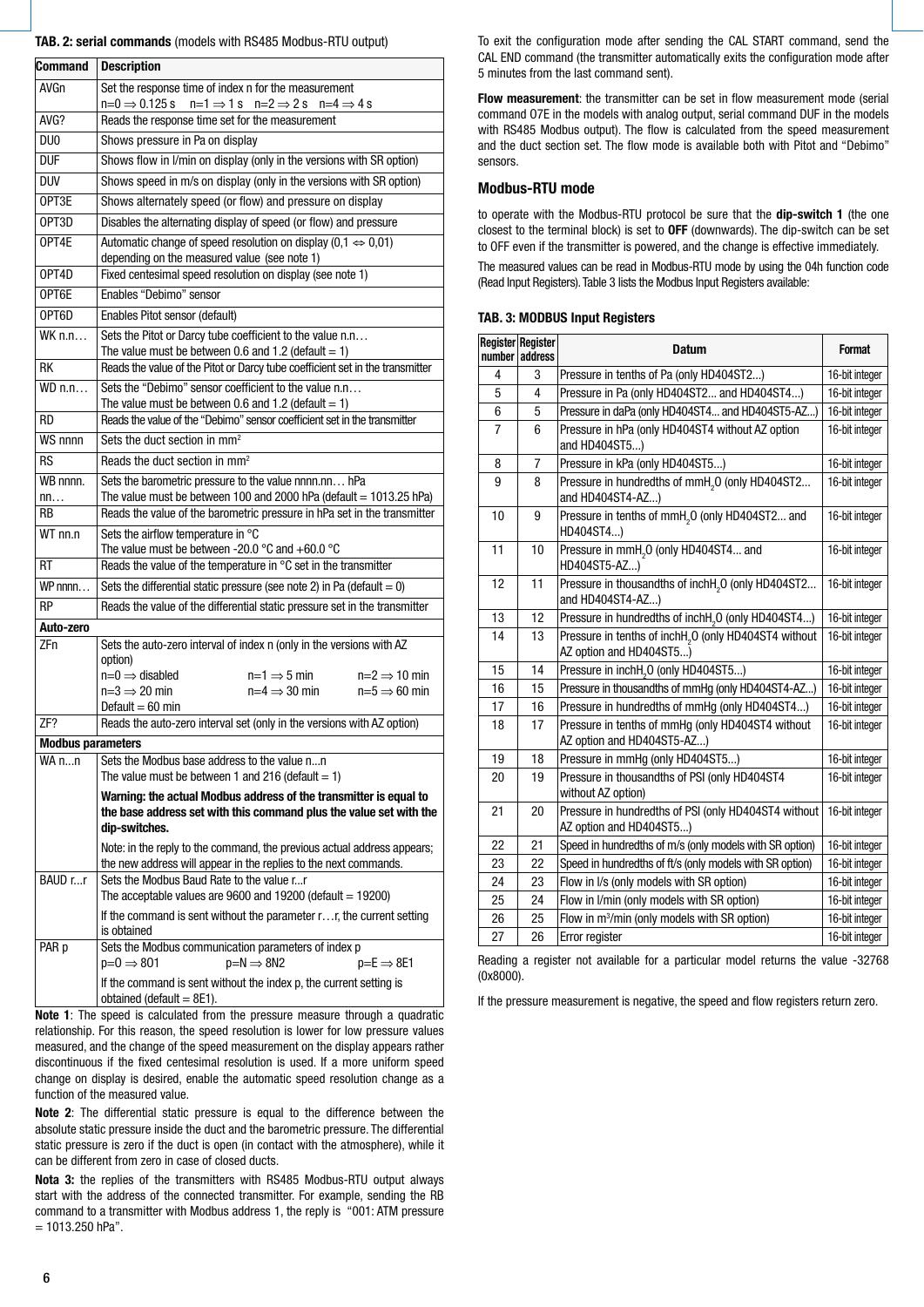#### **Error register**

The bits of the error register signal, if set to 1, anomalies in the measurement. The bit 0 (the less significant one) indicates a measurement over-range of the transmitter. The bit 1 indicates whether the measurement is less than the minimum measurable (under-range). The bits 2 and 3 indicate sensor errors.

# **TAB. 4: MODBUS Holding Registers**

| Register<br>number | Register<br>address | Datum                                                                                                                                                       | <b>Format</b>     |
|--------------------|---------------------|-------------------------------------------------------------------------------------------------------------------------------------------------------------|-------------------|
| 101                | 100                 | Modbus base address (from 1 to 216)                                                                                                                         | 16-bit            |
|                    |                     | Warning: the actual Modbus address of the<br>transmitter is equal to the base address set in<br>this register plus the value set with the dip-<br>switches. | integer           |
| 102                | 101                 | <b>Modbus Baud Rate</b><br>Acceptable values: $3 \implies 9600$ and $4 \implies 19200$                                                                      | 16-bit<br>integer |
| 103                | 102                 | Modbus communication parameters<br>Acceptable values: $1 \implies 8N2$ , $2 \implies 8E1$ and $4 \implies 801$                                              | 16-bit<br>integer |

The Modbus Holding Registers allow setting the same Modbus parameters that can be set via the serial commands WA, BAUD and PAR. Use the 06h (Write Single Register) and 03h (Read Holding Registers) function codes to write and read respectively the content of the registers.

**To make the changes of the Holding Registers content active and permanent, write the hexadecimal value FF00 in the Coil Register number 3 (address 2) by using the 05h function code (Write Single Coil).**

#### **TAB. 5: MODBUS Coils**

| number | Register   Register<br>address | <b>Datum</b>                                                                  |
|--------|--------------------------------|-------------------------------------------------------------------------------|
| 3      |                                | Activation and permanent storage of the Holding Registers<br>content changes. |

#### **Display**

Models with L option are provided with a 4-digit LCD display.

#### **Pressure display resolution**:

| 50 - 100 - 250 - 500 Pa                      | $\Rightarrow$ 0.5 Pa (0.1 in the model HD404ST2) |
|----------------------------------------------|--------------------------------------------------|
| 1000 Pa                                      | $\Rightarrow$ 1 Pa                               |
| 100 mbar                                     | $\Rightarrow$ 0.1 mbar                           |
| $5 - 10 - 25 - 50$ mmH <sub>2</sub> 0        | $\Rightarrow$ 0.05 mmH <sub>2</sub> 0            |
| $100$ mmH <sub>2</sub> $0$                   | $\Rightarrow$ 0.1 mmH <sub>2</sub> 0             |
| $0.2 - 0.4 - 1 - 2 - 4$ inchH <sub>2</sub> O | $\Rightarrow$ 0.002 inchH <sub>3</sub> 0         |

**Speed display resolution in the SR models**: for all the ranges, the speed resolution can be centesimal fixed or with automatic change from decimal to centesimal as a function of the measured value. The selection between the two options is made via the serial commands O4E and O4D in the models with analog output, and via the serial commands OPT4E and OPT4D in the models with RS485 Modbus-RTU output.

#### **Error reporting**:

- Undr  $\implies$  it appears if the measured value is smaller than the minimum value that can be measured.<br>OvEr  $\Rightarrow$  it appears if the measured va  $\Rightarrow$  it appears if the measured value exceeds the maximum value that
- $\text{can be measured.}$ <br>CAI Frror  $\implies$  it appears when t
- it appears when the zero calibration is finished if the maximum offset value that can be corrected is exceeded.



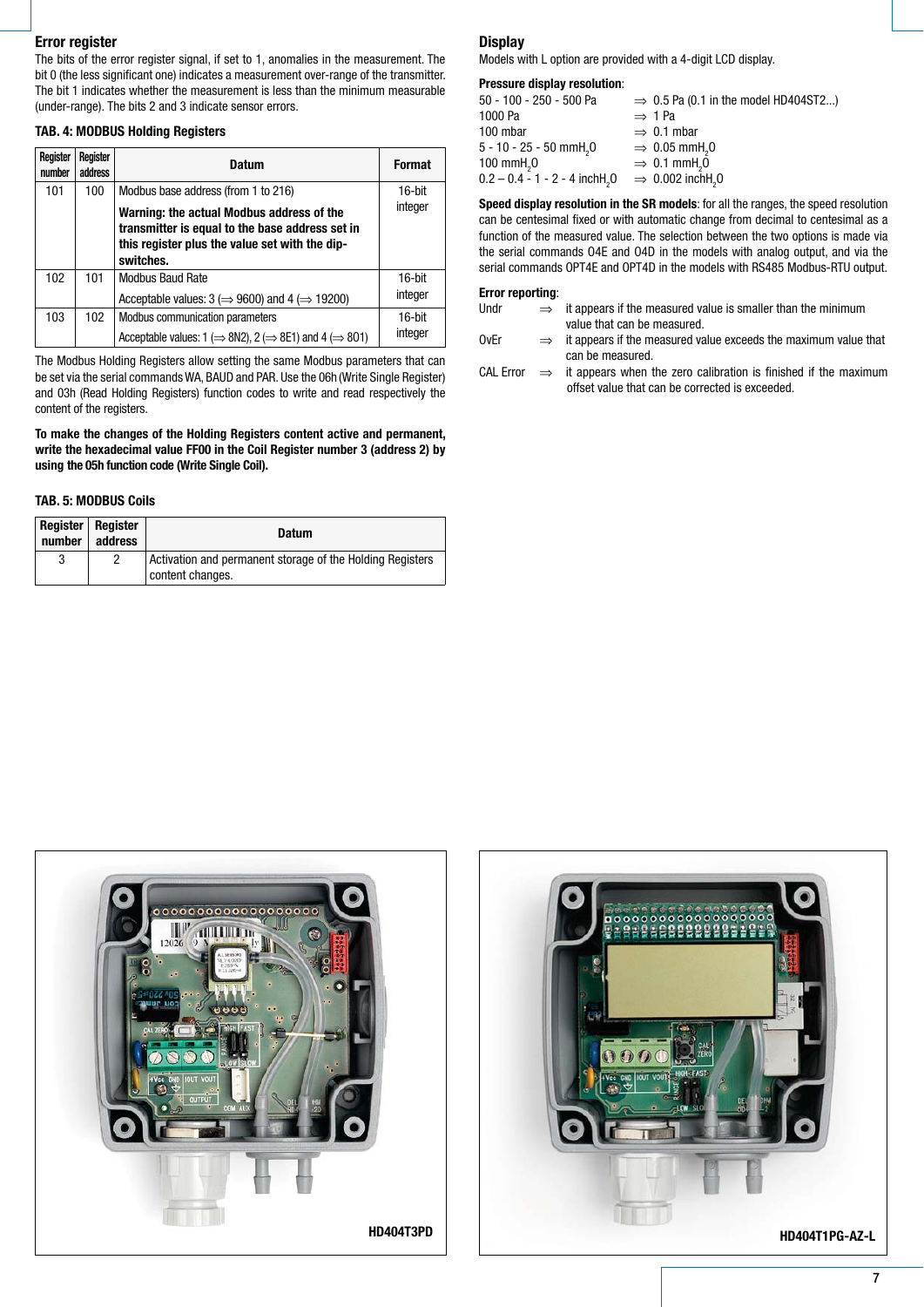#### **Tab. 6: Summary table of models and accuracy**

|                     |                                                            | <b>RANGE</b>                   | <b>ACCURACY</b>                     | <b>LONG TERM STABILITY</b>            |                                      |  |
|---------------------|------------------------------------------------------------|--------------------------------|-------------------------------------|---------------------------------------|--------------------------------------|--|
| <b>MODEL</b>        | <b>LOW</b><br><b>HIGH</b>                                  |                                | %F.S. RANGE HIGH                    | $(1$ YEAR)                            |                                      |  |
|                     | Pa                                                         |                                | $(0+50 °C)$                         | <b>AZ</b>                             | NO <sub>AZ</sub>                     |  |
| HD404T1PG-AZ(-L-SR) | $050$ Pa                                                   | $0100$ Pa                      | $\pm 3\%$                           | $\leq \pm 1$ Pa                       |                                      |  |
| HD404T2PG-AZ(-L-SR) | 0100 Pa                                                    | 0250 Pa                        | ±1.5%                               | $\leq \pm 1$ Pa                       |                                      |  |
| HD404T3PG(-AZ-L-SR) | 0250 Pa                                                    | 0500 Pa                        | ±1%                                 | $\leq \pm 1$ Pa                       | $\leq \pm 8$ Pa                      |  |
| HD404T4PG(-AZ-L-SR) | 0500 Pa                                                    | 01000 Pa                       | ±1%                                 | $\leq \pm 1$ Pa                       | ≤±8Pa                                |  |
| HD404T1PD-AZ(-L)    | $-50+50$ Pa                                                | $-100+100$ Pa                  | ±1.5%                               | $\leq \pm 1$ Pa                       |                                      |  |
| HD404T2PD-AZ(-L)    | -100+100 Pa                                                | -250+250 Pa                    | ±1%                                 | $\leq \pm 1$ Pa                       |                                      |  |
| HD404T3PD(-AZ-L)    | $-250+250$ Pa                                              | $-500+500$ Pa                  | ±1%                                 | $\leq \pm 1$ Pa                       | ≤±8Pa                                |  |
| HD404T4PD(-AZ-L)    | -500+500 Pa                                                | $-1000+1000$ Pa                | ±1%                                 | $\leq \pm 1$ Pa                       | $\leq \pm 8$ Pa                      |  |
|                     |                                                            | mmH <sub>2</sub> 0             |                                     |                                       |                                      |  |
| HD404T1MG-AZ(-L-SR) | $05$ mmH <sub>2</sub> $0$                                  | $010$ mmH <sub>2</sub> $0$     | $\pm 3\%$                           | $\leq \pm 0.1$ mmH <sub>2</sub> 0     |                                      |  |
| HD404T2MG-AZ(-L-SR) | $010$ mmH <sub>2</sub> $0$                                 | $025$ mmH <sub>2</sub> $0$     |                                     | $\leq \pm 0.1$ mmH <sub>2</sub> 0     |                                      |  |
| HD404T3MG(-AZ-L-SR) | $025$ mmH <sub>2</sub> $0$                                 | $050$ mmH <sub>2</sub> $0$     | ±1%                                 | $\leq \pm 0.1$ mmH <sub>2</sub> 0     | $\leq \pm 0.8$ mmH <sub>2</sub> 0    |  |
| HD404T4MG(-AZ-L-SR) | $050$ mmH <sub>2</sub> $0$                                 | $0100$ mmH <sub>2</sub> $0$    | ±1%                                 | $\leq \pm 0.1$ mmH <sub>2</sub> 0     | $\leq \pm 0.8$ mmH <sub>2</sub> 0    |  |
| HD404T1MD-AZ(-L)    | $-5+5$ mmH <sub>2</sub> 0                                  | $-10+10$ mmH <sub>2</sub> 0    | ±1.5%                               | $\leq \pm 0.1$ mmH <sub>2</sub> 0     |                                      |  |
| HD404T2MD-AZ(-L)    | $-10+10$ mmH <sub>2</sub> 0                                | $-25+25$ mmH <sub>2</sub> 0    | ±1%                                 | $\leq \pm 0.1$ mmH <sub>2</sub> 0     |                                      |  |
| HD404T3MD(-AZ-L)    | $-25+25$ mmH <sub>2</sub> 0                                | $-50+50$ mmH <sub>2</sub> 0    | ±1%                                 | $\leq \pm 0.1$ mmH <sub>2</sub> 0     | $\leq \pm 0.8$ mmH <sub>2</sub> 0    |  |
| HD404T4MD(-AZ-L)    | $-50+50$ mmH <sub>2</sub> 0                                | $-100+100$ mmH <sub>2</sub> 0  | ±1%                                 | $\leq \pm 0.1$ mmH <sub>2</sub> 0     | $\leq \pm 0.8$ mmH <sub>2</sub> 0    |  |
|                     |                                                            | inchH <sub>2</sub> 0           |                                     |                                       |                                      |  |
| HD404T1IG-AZ(-L-SR) | $00.2$ inchH <sub>2</sub> $0$                              | $00.4$ inchH <sub>2</sub> $0$  | ±3%                                 | $\leq \pm 0.004$ inchH <sub>2</sub> 0 |                                      |  |
| HD404T2IG-AZ(-L-SR) | $00.4$ inchH <sub>2</sub> $0$                              | $01$ inch $H20$                | ±1.5%                               | $\leq \pm 0.004$ inchH <sub>2</sub> 0 |                                      |  |
| HD404T3IG(-AZ-L-SR) | $01$ inchH <sub>2</sub> $0$                                | $02$ inchH <sub>2</sub> $0$    | ±1%                                 | $\leq \pm 0.004$ inchH <sub>2</sub> 0 | $\leq \pm 0.04$ inchH <sub>2</sub> 0 |  |
| HD404T4IG(-AZ-L-SR) | $02$ inch $H20$                                            | $04$ inch $H20$                | ±1%                                 | $\leq \pm 0.004$ inchH <sub>2</sub> 0 | $\leq \pm 0.04$ inchH <sub>2</sub> 0 |  |
| HD404T1ID-AZ(-L)    | $-0.20.2$ inchH <sub>2</sub> 0                             | $-0.40.4$ inchH <sub>2</sub> 0 | ±1.5%                               | $\leq \pm 0.004$ inchH <sub>2</sub> 0 |                                      |  |
| HD404T2ID-AZ(-L)    | $-0.40.4$ inchH <sub>2</sub> O                             | $-1+1$ inchH <sub>2</sub> 0    | ±1%                                 | $\leq \pm 0.004$ inchH <sub>2</sub> 0 |                                      |  |
| HD404T3ID(-AZ-L)    | $-1+1$ inchH <sub>2</sub> 0                                | $-2+2$ inchH <sub>2</sub> 0    | ±1%                                 | $\leq \pm 0.004$ inchH <sub>2</sub> 0 | $\leq \pm 0.04$ inchH <sub>2</sub> 0 |  |
| HD404T4ID(-AZ-L)    | $-2+2$ inchH <sub>2</sub> 0<br>$-4+4$ inchH <sub>2</sub> 0 |                                | $±1\%$                              | $\leq \pm 0.004$ inchH <sub>2</sub> 0 | $\leq \pm 0.04$ inchH <sub>2</sub> 0 |  |
|                     |                                                            |                                | MODELS WITH RS485 MODBUS-RTU OUTPUT |                                       |                                      |  |
| HD404ST2-AZ(-L-SR)  |                                                            | $-250+250$ Pa                  | ±1.5%                               | $\leq \pm 1$ Pa                       |                                      |  |
| HD404ST4(-AZ-L-SR)  |                                                            | -1000+1000 Pa                  | ±1%                                 | $\leq \pm 1$ Pa                       | ≤±8Pa                                |  |
| HD404ST5(-AZ-L-SR)  | $-100+100$ mbar                                            |                                | ±1%                                 | $\leq \pm 1$ Pa                       | $\leq \pm 8$ Pa                      |  |

# **Speed full scale in the SR models**

In the SR models, the maximum speed measurable depends on the coefficient of the tube used, the temperature, the barometric pressure and the differential static pressure set in the transmitter. In the models with analog output, the serial command SV allows reading the maximum speed measurable as a function of the parameters setting. Table 7 shows the maximum speed measurable by the various models with the values of the parameters preset by the factory: tube coefficient **K = 1.0**, temperature **T = 16.0 °C**, barometric pressure **Patm = 1013.25 mbar**, differential static pressure **Ps = 0**.

# **TAB. 7: max speed measurable**

| <b>MODEL</b>        | ( $\textcircled{R}$ K = 1, T = 16°C, Patm = 1013.25 mbar, Ps = 0) | <b>MAX SPEED MEASURABLE</b> | <b>DEFAULT FULL SCALE</b><br>FOR THE ANALOG OUTPUT<br>(changeable with the CS command) |
|---------------------|-------------------------------------------------------------------|-----------------------------|----------------------------------------------------------------------------------------|
|                     | <b>LOW</b>                                                        | <b>HIGH</b>                 |                                                                                        |
| HD404T1PG-AZ(-L)-SR | $9.06 \; \text{m/s}$                                              | 12.82 $m/s$                 | $10 \text{ m/s}$                                                                       |
| HD404T2PG-AZ(-L)-SR | 12.82 $m/s$                                                       | $20.27 \text{ m/s}$         | $20 \text{ m/s}$                                                                       |
| HD404T3PG(-AZ-L)-SR | $20.27 \text{ m/s}$                                               | $28.67 \text{ m/s}$         | $25 \text{ m/S}$                                                                       |
| HD404T4PG(-AZ-L)-SR | $28.67 \text{ m/s}$                                               | $40.55$ m/s                 | $40 \text{ m/s}$                                                                       |
|                     |                                                                   |                             |                                                                                        |
| HD404T1MG-AZ(-L)-SR | $8.98 \text{ m/s}$                                                | 12.70 $m/s$                 | $10 \text{ m/s}$                                                                       |
| HD404T2MG-AZ(-L)-SR | 12.70 $m/s$                                                       | $20.08$ m/s                 | $20 \text{ m/s}$                                                                       |
| HD404T3MG(-AZ-L)-SR | $20.08$ m/s                                                       | $28.39 \text{ m/s}$         | $25 \text{ m/S}$                                                                       |
| HD404T4MG(-AZ-L)-SR | $28.39 \text{ m/s}$                                               | $40.16$ m/s                 | $40 \text{ m/s}$                                                                       |
|                     |                                                                   |                             |                                                                                        |
| HD404T1IG-AZ(-L)-SR | $9.05 \text{ m/s}$                                                | 12.80 $m/s$                 | $10 \text{ m/s}$                                                                       |
| HD404T2IG-AZ(-L)-SR | 12.80 $m/s$                                                       | $20.24 \text{ m/s}$         | $20 \text{ m/s}$                                                                       |
| HD404T3IG(-AZ-L)-SR | $20.24 \text{ m/s}$                                               | $28.62 \text{ m/s}$         | $25 \text{ m/S}$                                                                       |
| HD404T4IG(-AZ-L)-SR | $28.62 \text{ m/s}$                                               | $40.48$ m/s                 | $40 \text{ m/s}$                                                                       |

The following graphs show the change of the maximum measurable speed value (normalized to 1 for T=16.0  $\degree$ C and Patm=1013.25 mbar) with the change of the temperature and barometric pressure.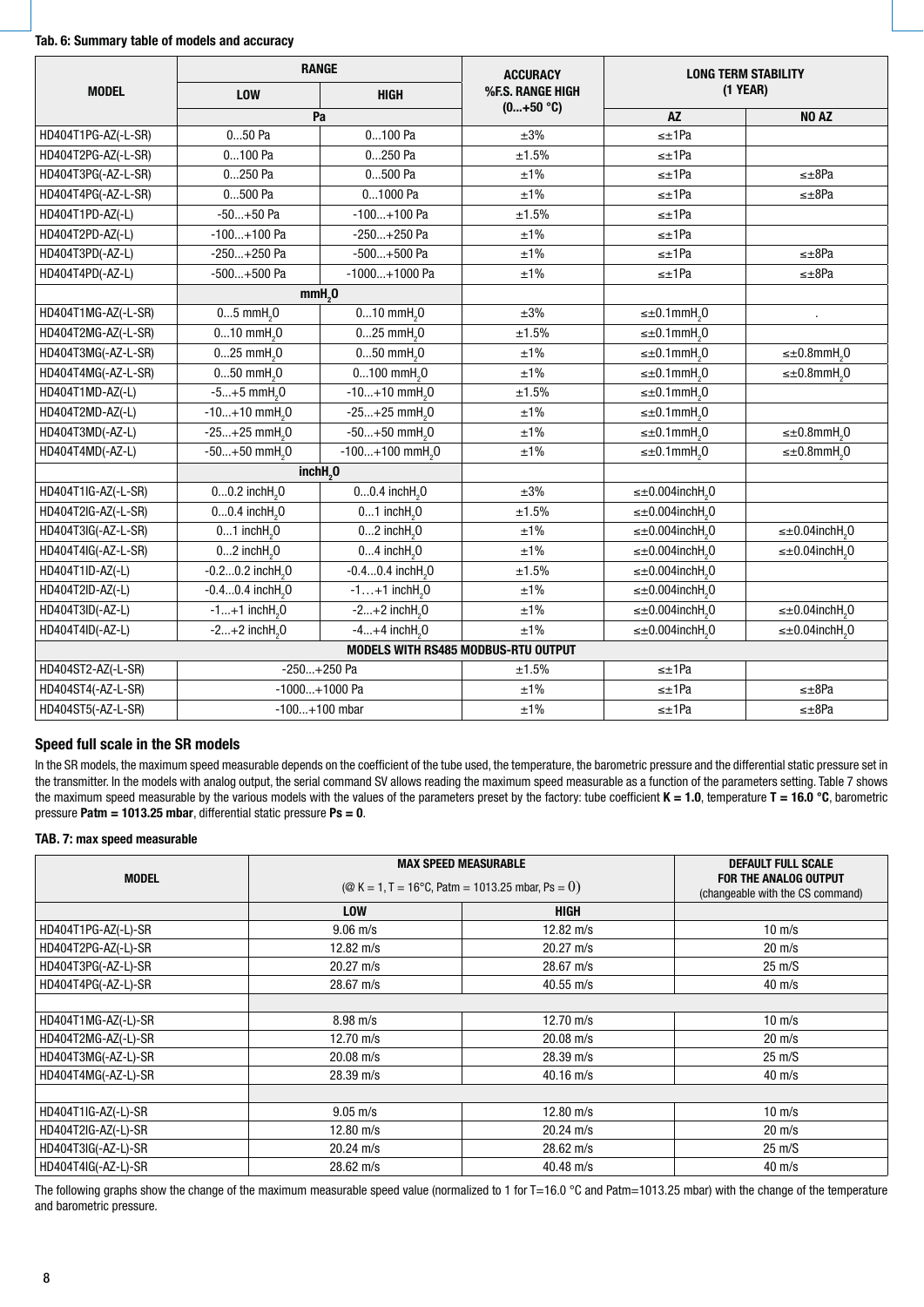

**Fig. 8: change of the full scale speed with the temperature at constant barometric pressure**



**Fig. 9: change of the full scale speed with the barometric pressure at constant temperature**

In the SR models, the serial command "CS nnnn" allows to associate to the full scale of the analog output a speed value chosen by the user, even different from the maximum value actually measurable by the transmitter.

# **Ordering codes**

#### **Models with analog output:**

![](_page_8_Figure_7.jpeg)

#### **Models with RS485 Modbus-RTU output:**

![](_page_8_Figure_9.jpeg)

![](_page_8_Figure_10.jpeg)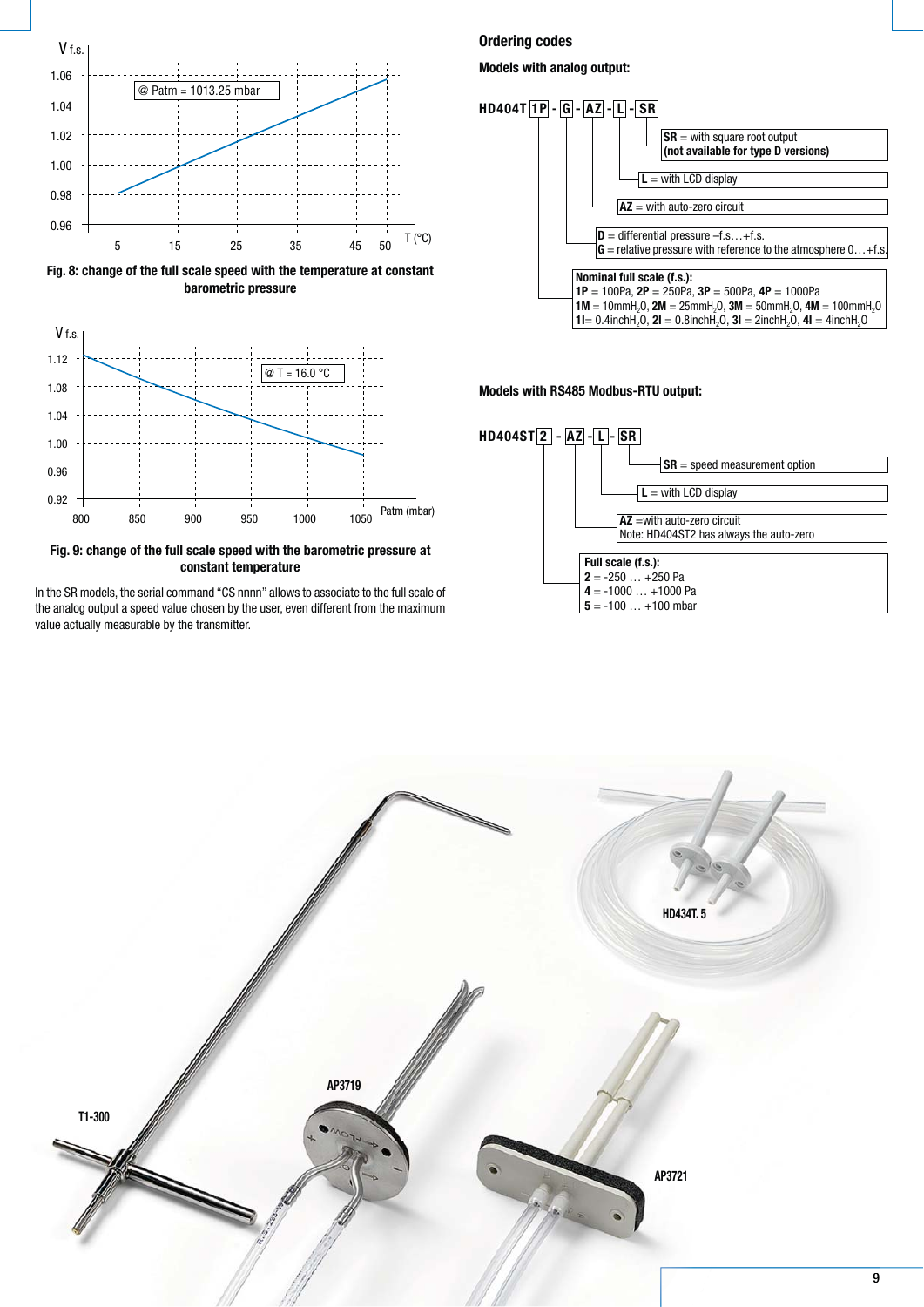# **ACCESSORIES**

Supplied:

- $N^{\circ}$ 1 piece of ø3.2/ø6.4 silicone tube 2 m long
- N°2 HD434T.5 plastic fittings

Under request:

# **AP3719** Flow offtake for square or cylindrical channel. Two pieces of ø3.2/ ø6.4 tube 1 m long.

**AP3721** Flow offtake for plastic material cylindrical channel. Two pieces of ø3.2/ø6.4 tube 1 m long.

**RS27** RS232 null-modem serial connection cable with 9-pole SubD connector for the PC and 3-pole connector for the COM AUX port of the instrument.

**CP27** Serial connection cable with USB connector for the PC and 3-pole connector for the COM AUX port of the instrument. The cable has a built-in USB/RS232 converter and connects the transmitter directly to the USB port of the PC.

**RS48** Cable for RS485 connection with built-in USB/RS485 converter. The cable has USB connector for PC and 3 separate wires for the instruments.

![](_page_9_Figure_10.jpeg)

# **Fig. 10: AP3719 duct probe**

![](_page_9_Figure_12.jpeg)

**Fig. 11: AP3721 duct probe**

# **PITOT TUBES**

Stainless steel Pitot tubes for air speed measurement, supplied with silicone tube ø 6mm external, ø 4mm internal, length 2m.

![](_page_9_Figure_16.jpeg)

|            | d mm | d. mm | D mm | L mm | L.mm | L, mm | Temp. °C        | <b>Material</b> |  |
|------------|------|-------|------|------|------|-------|-----------------|-----------------|--|
| $T1 - 300$ | 3    |       | 6    | 300  | 30   | 72    | $0600^{\circ}C$ |                 |  |
| T2-400     | 5    | 2     | 8    | 400  | 45   | 120   |                 |                 |  |
| T2-600     | 5    | 2     | 8    | 600  | 45   | 120   |                 | AISI 316        |  |
| T3-500     | 8    | 3.2   | 8    | 500  | ---  | 192   |                 |                 |  |
| T3-800     | 8    | 3.2   | 8    | 800  |      | 192   |                 |                 |  |
| T4-500     | 10   | 4.0   | 10   | 500  |      | 240   |                 |                 |  |
| T4-800     | 10   | 4.0   | 10   | 800  |      | 240   |                 |                 |  |
| T4-1000    | 10   | 4.0   | 10   | 1000 | ---  | 240   |                 |                 |  |

# 10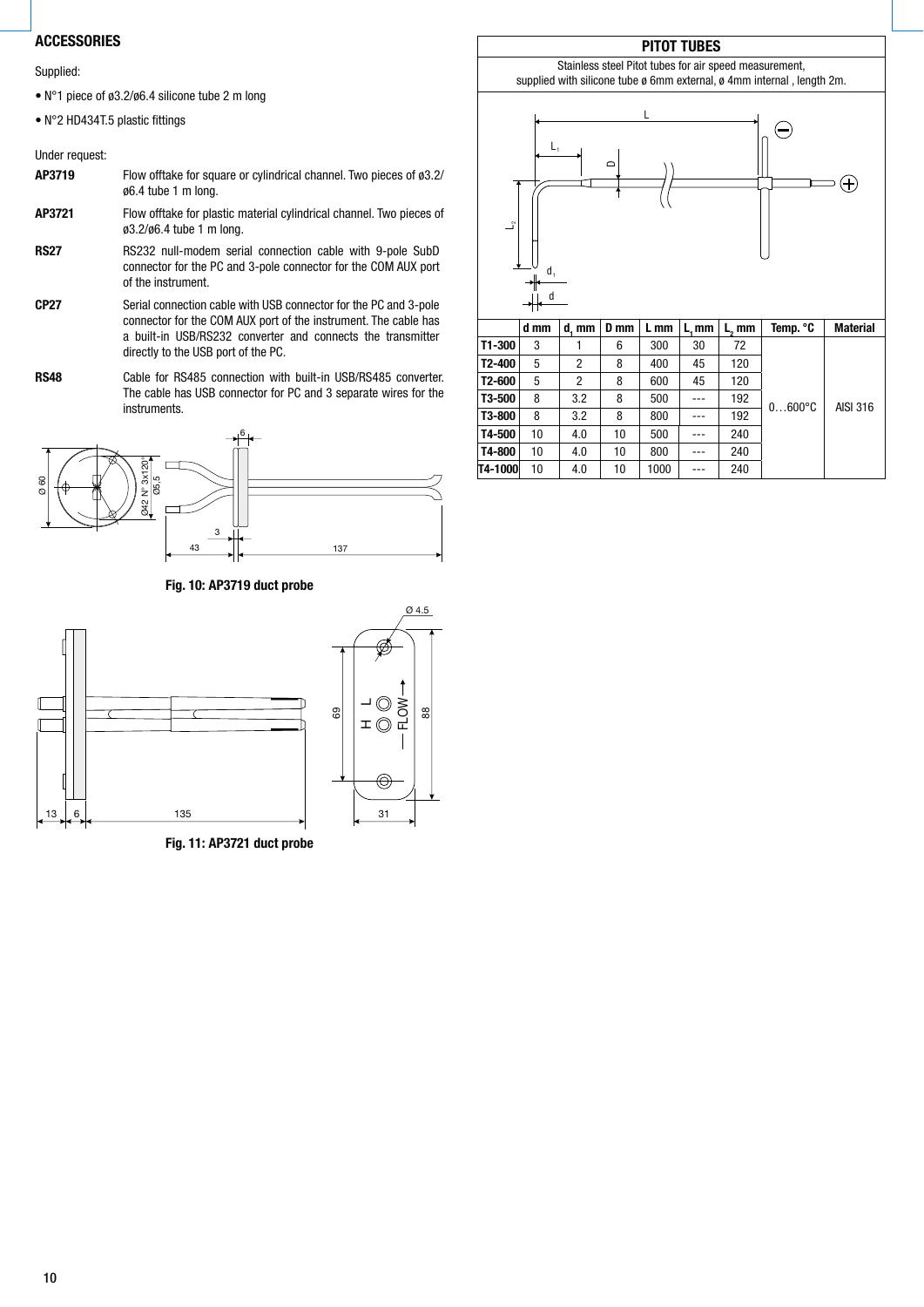![](_page_10_Figure_1.jpeg)

**Fig. 12: 4…20 mA current output**

![](_page_10_Figure_3.jpeg)

**Fig. 13: 0…10 Vdc voltage output**

The qualitative level of our instruments is the result of a continuous evolving of the product itself. This may bring to slight differences between what written in the following manual and the instrument you bought. We cannot completely exclude the presence of errors inside the manual, which we apologise for. Data, images and descriptions included in this manual cannot be enforced legally. We reserve the right to perform modifications and corrections at any time without notice.